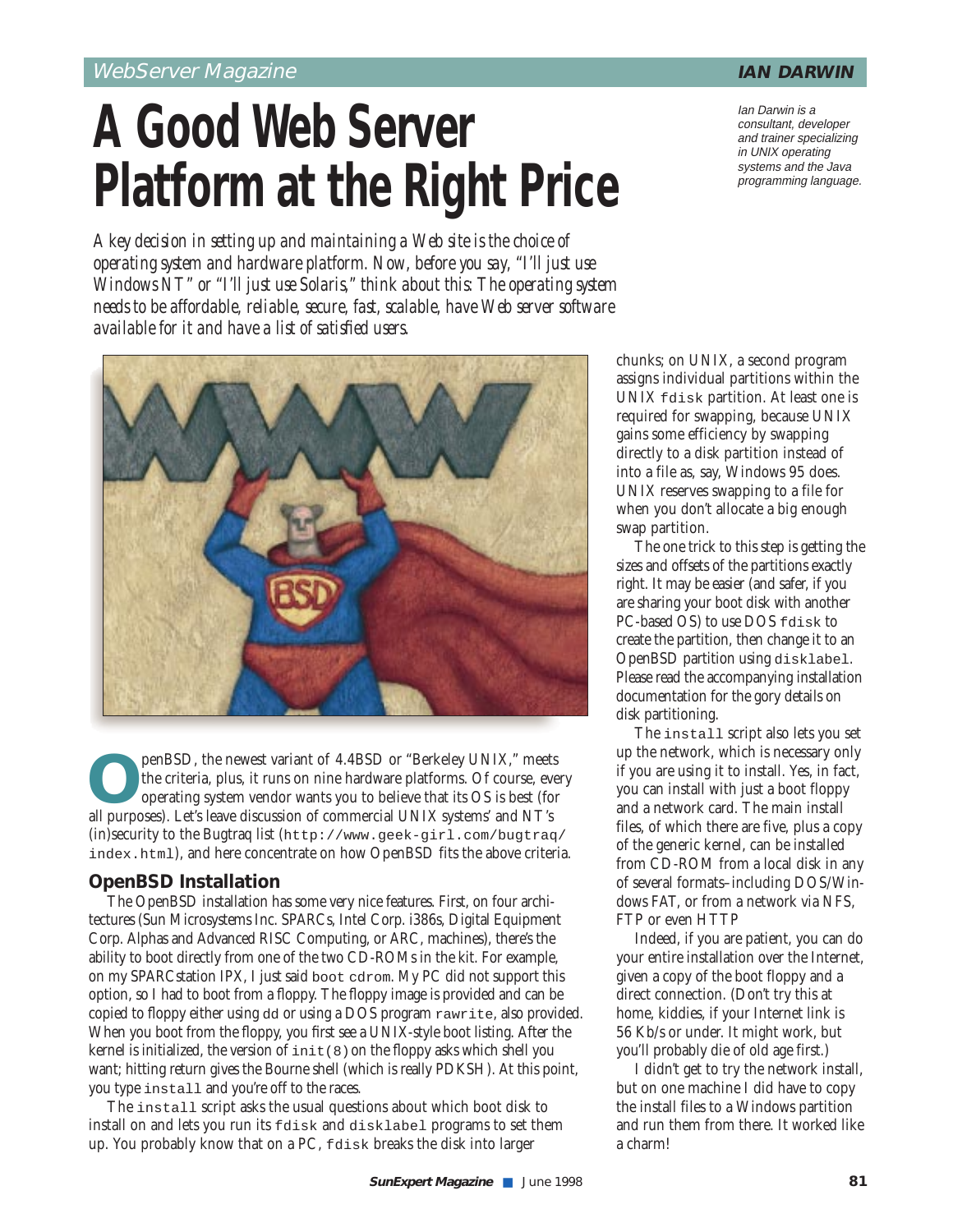# WebServer Magazine

#### **Apache – No Muss, No Fuss**

First, let's look at software, because without it you won't be able to use OpenBSD as a Web server platform. The most popular Web server on the Internet is the free-software Apache server (http://www.apache.org). After you've installed OpenBSD, copied its "ports" tree from the CD to disk and have a connection to the Internet, it's just a matter of typing

cd /usr/ports/www/apache make install

and you've got a recent version of Apache compiled and installed, ready to configure. No muss, no fuss.

I didn't test either Netscape Communications Corp. or Microsoft Corp. Web servers because neither is readily available in a form usable on OpenBSD.

There is other software readily available for Linux, and OpenBSD has a good "compatibility" mode for Linux, SVR4 and other systems. This compatibility mode is not system-call mapping (with the overhead that that implies) but a method of loading a different set of shared libraries and system-call entries.

For example, Figure 1 shows a 43-KB GIF image of two Netscape Navigator 4.0.x screens. Both are displayed on a Solaris workstation. One is Netscape running locally (Solaris version), the

other is the Linux Navigator in Open-BSD's Linux emulation. View them side by side and see if you can tell which is which.

What about Perl, the language used by many Webmasters for CGI scripting? No problem! OpenBSD is one of the few systems that ships with Perl preinstalled, ready to use. And what about Java? Of course you don't need Java support just to install applets on pages that you serve; they are just data files to the server. But you might want to develop your own applets.

Or you might want to run "servlets," which are Java fragments that blend into your Web server, avoiding the overhead of starting a new process each time a user posts a form. But Java is a new language: Some love it, some leave it. If you're in the former camp, you'll be happy to know that there's a FreeBSD port of Sun's Java Developer's Kit 1.1, which works reasonably well (that compatibility mode, again). There should soon be an OpenBSD native support. Of course if you're in the latter camp, you won't care beans about Java. In either case, OpenBSD delivers the goods in terms of server software support.

#### **Cost and Support**

Windows NT Server costs more than \$500 per server (depending on where you shop and how many client

|                                                                                               | Netscape: Version 4.04 [en]-97308                                                                                                                                                                                                                                                                                                                                                                                      |                                                                                                                                                  |                                                                                                                                                        |       |
|-----------------------------------------------------------------------------------------------|------------------------------------------------------------------------------------------------------------------------------------------------------------------------------------------------------------------------------------------------------------------------------------------------------------------------------------------------------------------------------------------------------------------------|--------------------------------------------------------------------------------------------------------------------------------------------------|--------------------------------------------------------------------------------------------------------------------------------------------------------|-------|
| <b>Bull View Sky</b><br><b>Fax</b><br>Ceretarinales                                           | Fig. East View Gr. Western                                                                                                                                                                                                                                                                                                                                                                                             |                                                                                                                                                  |                                                                                                                                                        | Help: |
| <b>Salt Asset Mikel -</b><br><b>Hiller Diegold State</b>                                      | Ball  Field Falls Daily Gulf-<br>FIRE Driver 1777                                                                                                                                                                                                                                                                                                                                                                      |                                                                                                                                                  |                                                                                                                                                        |       |
| -4 maternals & Louison about                                                                  | Filminiana & Linkin South                                                                                                                                                                                                                                                                                                                                                                                              |                                                                                                                                                  |                                                                                                                                                        |       |
| <b>USWashing SSWashing advertising</b>                                                        |                                                                                                                                                                                                                                                                                                                                                                                                                        | MORVANIA: NOMINECOO JEACOLIN'I JDI SRC D.O.S HWI Jeza Lebu Jeza Christi SLC Associ BOsnell STOL Hellin                                           |                                                                                                                                                        |       |
| Nets                                                                                          |                                                                                                                                                                                                                                                                                                                                                                                                                        | Netscape <sup>®</sup> Navigator 4.04                                                                                                             |                                                                                                                                                        |       |
| Copyrig<br><b>EXHIBITION</b>                                                                  |                                                                                                                                                                                                                                                                                                                                                                                                                        | Coperight @ 1994-1997 Netscape Consmunications Corporation,<br>All rights reserved.                                                              |                                                                                                                                                        |       |
| This art Ri<br>tornal lock                                                                    |                                                                                                                                                                                                                                                                                                                                                                                                                        | This sufficient is subject to the license experiment set forth in the terms r. Please read and<br>servic to all'armo before lating this extreme. |                                                                                                                                                        |       |
| <b>NETSCAPE</b><br><b>Hotelspi</b><br>Dopout<br><b><i>URTWORF</i></b> BU<br>regalessi<br>mens | Netscape and Newcope Novigator are regimered traitements of Netscape<br>Comment retires Commention in the United Business and other countries. Meteorogy Islages<br>NETSCAPE<br>and Nationale product and northce capital and also bedonesha of Hutsonge.<br>Communications Corporation, which may be registered to other countries: Diffeor product<br>and brand pasters are tourismades of their respective awerers. |                                                                                                                                                  |                                                                                                                                                        |       |
|                                                                                               | Brannerst.                                                                                                                                                                                                                                                                                                                                                                                                             | Prevent by Jaco <sup>786</sup> to chestray<br>from that History stress, Inc.<br>Cayeright @ 2990 - LBIY, Sun<br>Microsystems, Inc. All Runn-     | May consin Coana <sup>280</sup> sufferers<br>developed by Elizabe Granton, Inc.<br>Copyright @ 1895-1897 Salumi<br>Graphics, Inc. All Rights Reserved. |       |

**Figure 1**. Can you tell the Solaris from the Linux version?

**82 SunExpert Magazine** ■ June 1998

licenses you buy). Solaris Server Edition also costs more than \$500 per CPU. OpenBSD costs \$30–yes, that's thirty bucks–if you want the full distribution on CD-ROM. If that's too much (and if it is, how did you ever afford a PC to run it on :-)), you can download OpenBSD over the Internet. In either case, there's no per-CPU licensing. So if you add a second or third server, or decide to run it on your notebook PC (having given up on Windows 95 after having to reinstall it for the 95th time), there's no cost.

However, the OpenBSD Project's main source of funding is from sales of the CD-ROM, which pays for development, timely patches from its Web site and the like. So if you're using Open-BSD on dozens, hundreds or thousands of machines, you really should make a contribution to the project–cash, machinery or software (your faithful scribe ported a kernel-level device driver for the Connectix QuickCam from another UNIX platform and donated it to the project. Why? I like [some!] WebCams, I like QuickCam and I had the hardware handy).

As you will have gathered, Open-BSD is free software, and there is no guarantee of support. However, the source is in the hands of many developers. Peter Honeyman of the Center for Information Technology Integration, an applied research and development center at the University of Michigan, chose OpenBSD as the platform for a large research project. He says, "we run OpenBSD because it runs AFS [the Andrew File System, an alternative to NFS], has had a lot of attention paid to security vulnerabilities, is really UNIX and has a friendly and open developer community.''

As an example, while my Cyrix Systems Pentium 166 system works fine off the CD-ROM distribution of OpenBSD 2.2, my Dell Computer Corp. notebook's ATAPI CD-ROM wasn't recognized. An email to the mailing list brought a reply from a developer in Europe, including a patch, within about 10 minutes. How many commercial OS vendors even read their email, let alone respond the same hour or the same day?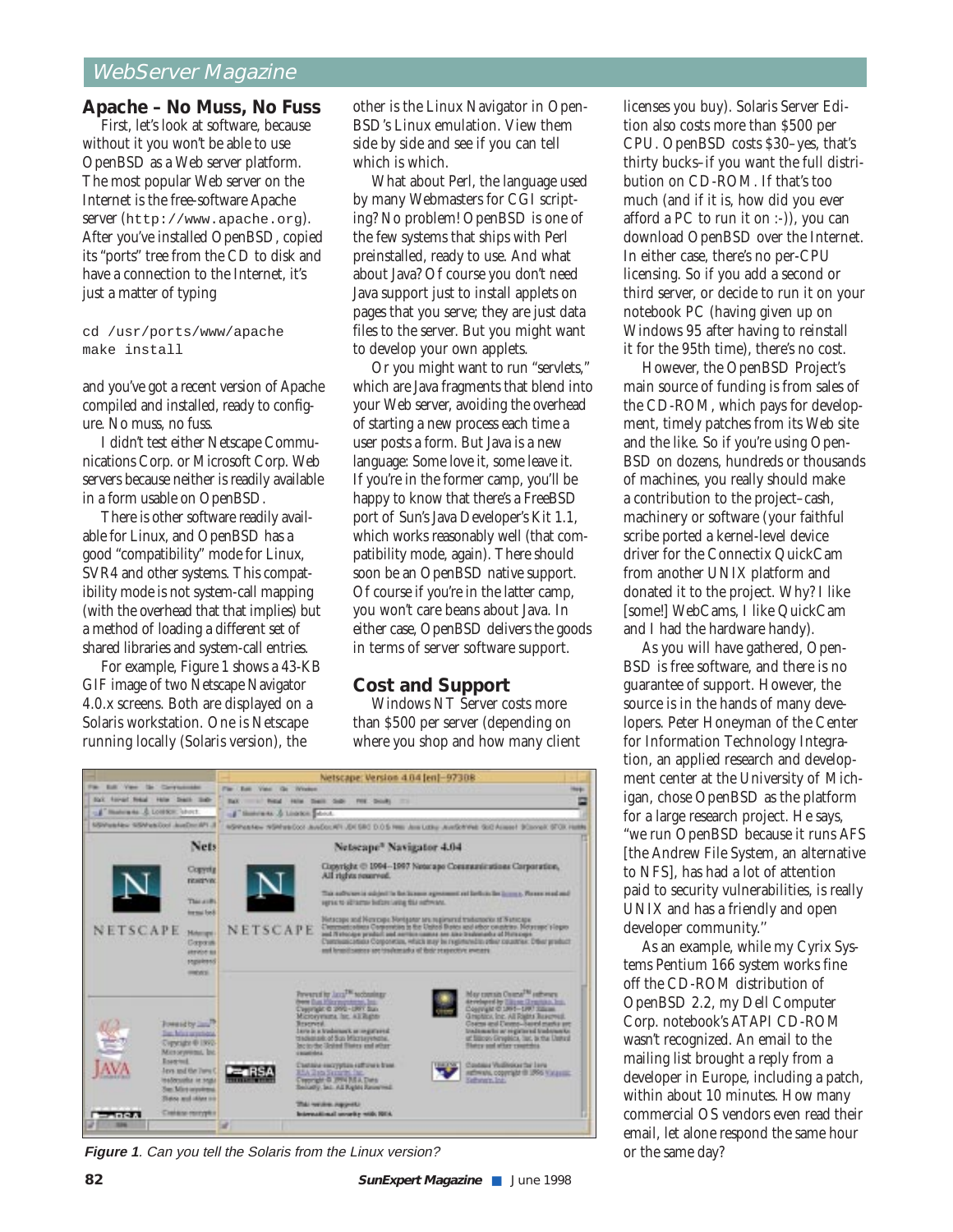# WebServer Magazine

### **For the Security Wary?**

Today's Internet has its full share of vandals and crackers. To stay alive, you need a secure OS and a secure Web server. The Apache server team keeps a close eye on the Bugtraq list and publishes patches. The OpenBSD people are very security conscious. And because their base code is derived from 4BSD, it has been worked over by many of the best developers in the UNIX and internetworking communities for years. Then, in 1997, OpenBSD itself was given a thorough going over for security, from head to toe. Oliver Friedrichs, vice president of engineering at Secure Networks Inc., Calgary, Canada, wrote to me in January 1998:

"We have been using OpenBSD in our development of security software for the past one-and-a-half years. We develop a network security assessment tool which identifies weaknesses in computer networks. Our main interest in using OpenBSD was its security benefits. We have assisted the OpenBSD development team in a fairly large capacity to find and solve many security problems which were present in OpenBSD and other BSD operating systems. That being said, it's quite some time later now, and in my opinion, OpenBSD has been 'victim' to one of the most stringent software source code reviews (that is, looking for and discovering security flaws), that I know of, occurring in any operating system. Many individuals worldwide have spent much of the last year piling through source code, identifying and fixing security problems.

"… if you want a stable and secure environment, there are definitely many benefits to using it. Most of the security problems found in other free operating systems were fixed first in OpenBSD. For reference, many of these vulnerabilities apply to other operating systems as well, and have been documented as security advisories at SecNet.com/ advisories [see http://www.secnet. com/advisories]."

The result is that, according to Open-BSD Project Leader Theo Deraadt, not a single remote root security problem was detected between the release of 2.1 and 2.2 (2.3 is scheduled for release this month). For more information on

| <b>Benchmark</b>             | X86 Running Solaris 2.6 X86 Running OpenBSD |      |
|------------------------------|---------------------------------------------|------|
| Arithmetic                   | 6.6                                         | 7.6  |
| Drhystone 2 (nonregister)    | 9.0                                         | 10.5 |
| Execl throughput             | 5.4                                         | 32.9 |
| File copy (30 seconds)       | 3.4                                         | 5.0  |
| Pipe-based context switch    | 7 <sub>1</sub>                              | 13.9 |
| Shell scripts (8 concurrent) | 22                                          | 92   |
| Average                      | 5.6                                         | 132  |
|                              |                                             |      |

Figure 2. Benchmark results (comparable to other runs of Byte Benchmark 3.0).

OpenBSD's security policies, see the OpenBSD security page at http:// www.openbsd.org/advisories. Friedrichs' company produces some exciting security software that is based on OpenBSD. This, and many others, are listed in the OpenBSD software users list at the OpenBSD Web site, which includes companies using Open-BSD internally, many OpenBSD-based ISPs, companies developing or offering software for OpenBSD and so on.



OpenBSD also features a range of cryptographic software, including Kerberos and IPSec, compiled and installed as part of the base system. One could even say the main focus of OpenBSD development is on operating system security. It is, according to the OpenBSD Project, "the only significant OS shipping with full crypto support included." Because OpenBSD ships from Canada, it is only indirectly subject to the U.S. Commerce Department's vagaries and can ship with features that you may never see from SunSoft Inc., The Santa Cruz Operation Inc.or Microsoft.

Even password security is expanded beyond most conventional UNIX varieties. Not only is the shadow password format mandatory, but there are four algorithms for encoding login passwords, one of which is compatible with standard UNIX and the rest of which are more secure. Normally this is not much of an issue because a machine dedicated to Web serving won't have many interactive users. But being on

the Internet, you want your machine as secure as possible. In addition, Kerberos IV authentication is there to allow secure network logins, as for updating files on the Web server.

And network security has not been overlooked. The IPSec protocols ESP and AH are preinstalled on the system, and a pair of tools (a manual configuration process and a daemon for providing standard mappings) lets you control what type of security is used and on which connections. This is a very powerful feature for use on extranets. Overall, OpenBSD security is arguably the best available.

As for reliability, it generally just keeps running. Unlike Windows 3.1, which needs rebooting every hour or so, or Windows 95, which needs rebooting daily, Berkeley UNIX systems tend to stay up for months at a time.

In the early days of 4.2BSD, a bug in the "uptime" code was detected when a system had been up for six months without a reboot and a small integer variable wrapped around. We have not kept our test system up for six months (otherwise, you wouldn't see this review until the end of the year) but, apart from flaky or unsupported hardware, we have never had a system crash or lock up in normal operation.

And in case you do have problems, you can build a kernel with a debugger built in; instead of crashing, system failures will drop it into a debugger. In short, OpenBSD is reliable and secure enough for use as a Web server platform.

### **Testing Its Speed**

We ran the "Byte UNIX Benchmark, Version 3.1" against the same machine running Solaris and OpenBSD. The machine is a Pentium (Cyrix) 166 with 32 MB of RAM (see Figure 2).